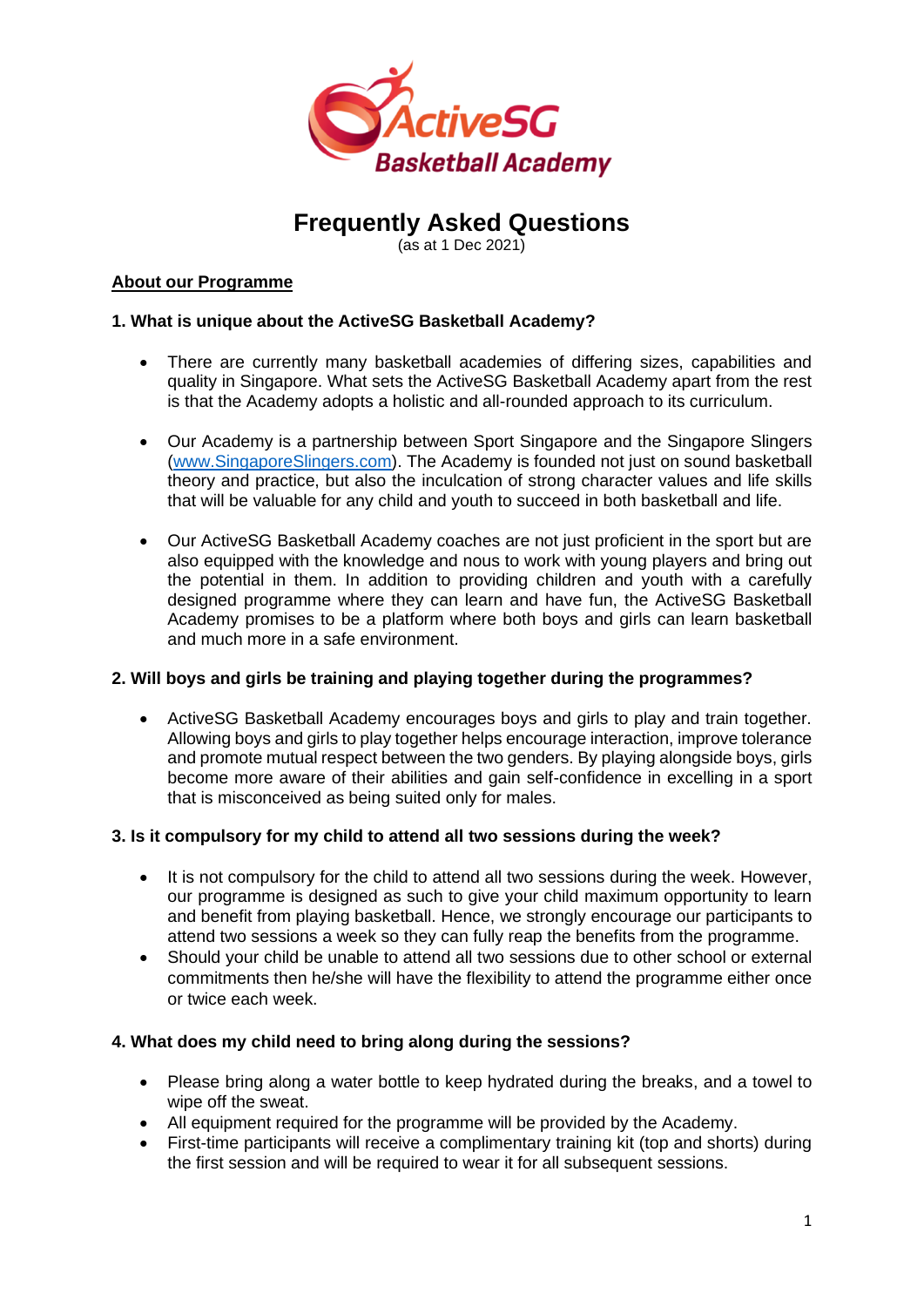

• Additional jerseys can be purchased from the Sport Centres at cost price of S\$10.30 (inclusive of GST)

## **5. Does the Academy provide make-up or alternative training sessions if my child is unable to attend any particular session?**

There are **no make-up** or alternative training sessions should your child be unable to attend any one of the available training sessions. However, we have structured our programme to be conducted 2 times a week so as to ensure minimal disruption to your child's progress should he/she miss a particular session.

## **6. Will my child be at a disadvantage if he is relatively weaker in basketball as compared to his peers from the programme?**

At ActiveSG Basketball Academy, we recognise that the rate of development for every child is different. Our coaches will do their best to take into account each participant's stage of learning and level of ability before dividing them in well-balanced groups where each participant will learn at a suitable pace that will challenge and encourage him/her to improve.

## **7. My child is born in December and smaller in his physique as compared to his peers. Can my child join the younger age group?**

The participant's age is calculated based on his/her birth year, similar to MOE Schools. Hence, he/she should join his same-age peers for the programmes. Our programmes are designed to suit the respective age groups. Our coaches will also monitor the progress of the students and adiust the sessions accordingly.

## **8. My child has completed one season of the programme. If I would like my child to progress to the next level, do I still sign him/her up for the same programme? Will the coaches be conducting the same type of activities again?**

All participants are encouraged to continue their basketball education with us upon completion of a single season. While our programme calendar comprises of 10-week seasons, it is essentially a continuous programme where our coaches implement different training activities at varying difficulties and intensities to cater to every child's stage of learning and level of ability.

It is also through continuous interaction with familiar faces (both team mates and coaches) where the child or youth is able to build on his/her progress as a basketball player and as an individual.

Our Coaches will assess all participants accordingly and will invite them to be part of our development programme in the near future.

Alternatively, we also encourage you to sign your child up for other programmes within our **ActiveSG Sports Academies and Clubs** to improve their overall fundamental movement skills. Regardless of one's ability and level of fitness, there is always a sport for every child. For more information, visit<https://www.myactivesg.com/Programmes/Academy>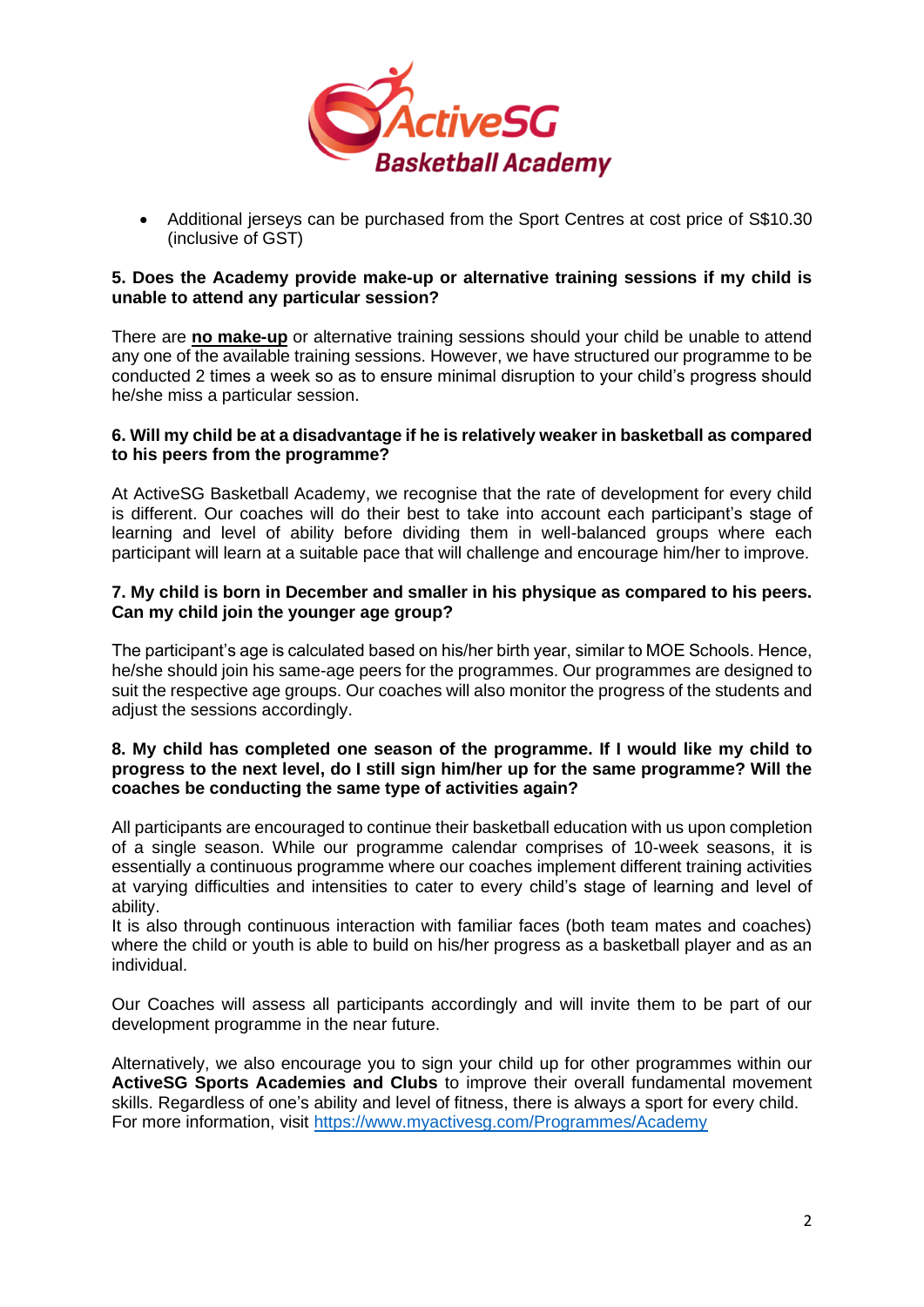

# **9. Will there be an opportunity for my child to participate in competitions?**

Every season will culminate in a season finale whereby participants can look forward to compete in small-sided games against fellow participants.

## **10. Would the sessions carry on in the event of rain?**

Yes. In the event of rain, the coaches would shift the trainings to a sheltered area and carry on with the session.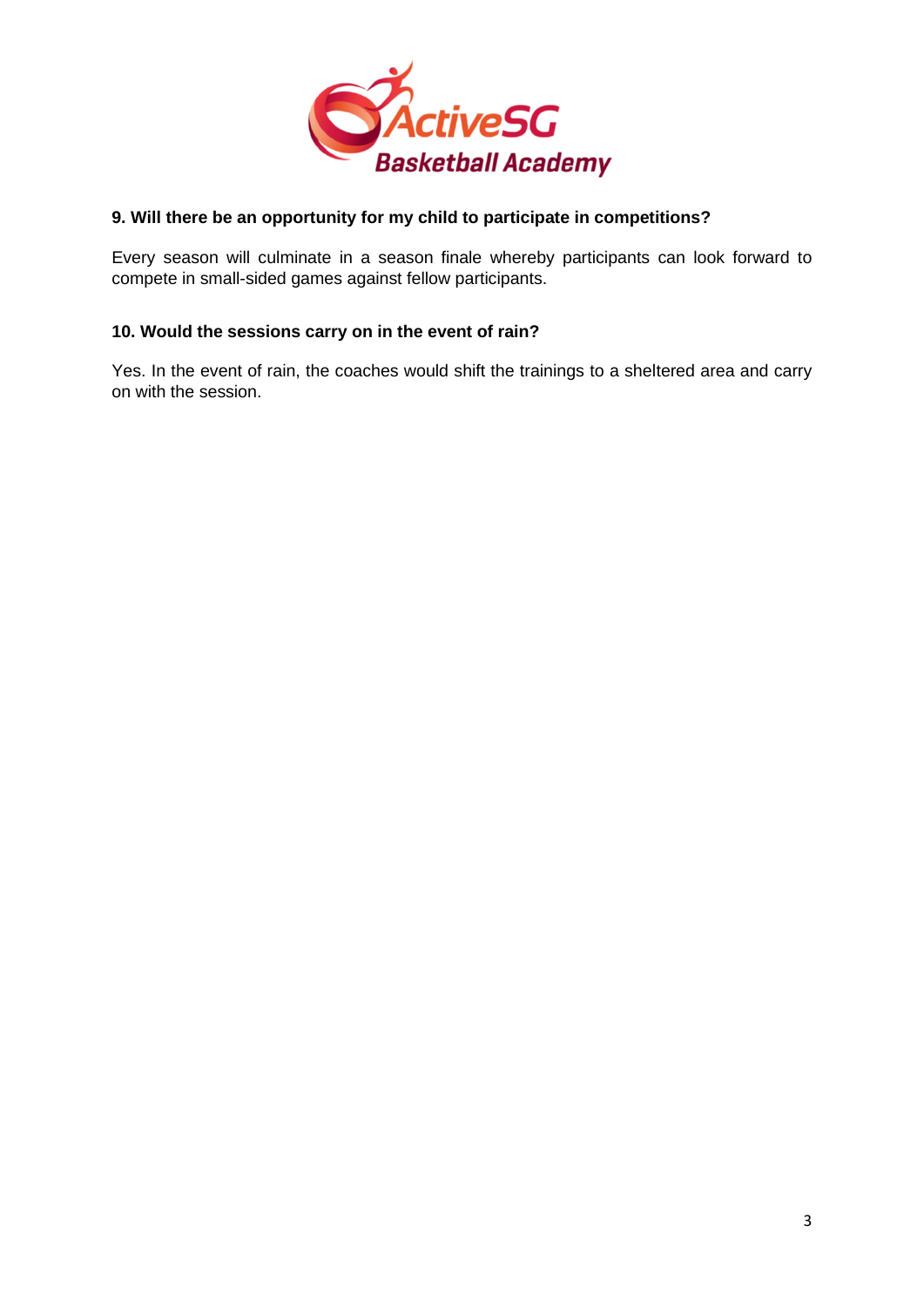

# **About Our Coaches**

## **11. Who are the Head Coaches of the Academy? What are their roles and responsibilities?**

Our current Head Coaches are as follows:

- 1. Alanna Lim Rui Jia
- 2. Lim Jia Min
- 3. Luan Chin How
- 4. Ong Yao Kwang
- 5. Shirley Ng Suey Li
- 6. Vincent Ong Chee Beng
- 7. Wu Qingde

These Head Coaches are responsible for developing the lesson plans and delivering these programmes to children. They also strive to foster a strong coach-player relationship with our participants and monitor their development closely during their time at the Academy.

Each satellite centres will have a team of coaches led by one of our Head Coach in guiding all participants in basketball throughout the programme until the end of the season.

They will play a key role in talent identification and overseeing the player development pathway for the more competent participants who aspire to join the elite youth teams of the national age group squads.

## **12. Are the Head Coaches engaged on a part-time or full-time basis? Are they in for the long haul and will they actually be on the ground coaching my child?**

Our Head Coaches are committed to the Academy in the long term and will dedicate their time and effort to guiding participants at their respective centres throughout all sessions.

## **About Payment Matters**

## **13. Can I enrol my child in the programme after it has started? If so, will the programme fee be pro-rated?**

Yes, your child may join the programme at any point in time during the season. However, the programme fee is fixed at \$130 and **will not be pro-rated**. Our programmes are currently one of the most affordable programmes in Singapore with quality coaching and well-designed curriculum. This remains even if the child is attending only one session per week. In addition, 30% of the fee can be offset using ActiveSG dollars.

## **14. If I wish to discontinue my child's participation in the programme while it is already underway, can I get a partial refund?**

There will be **no refunds** for any programme cancellation.